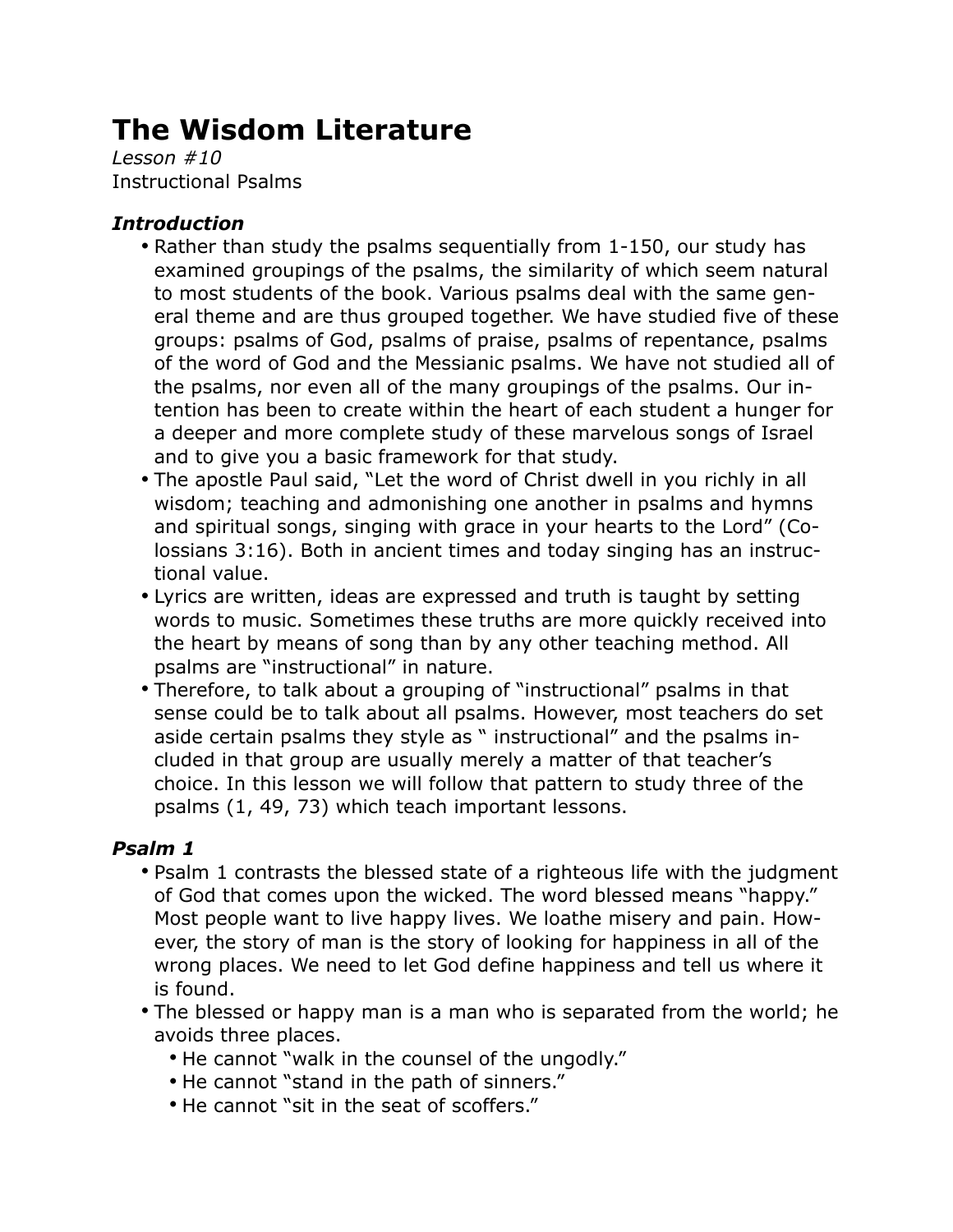- The psalmist indirectly warns of the progression of sin. First, a man listens to the ungodly. Second, he finds himself in the constant company of sinners. Third, he participates in their ridicule of righteous acts and righteous people -- ultimately sneering at God Himself. A man simply cannot enjoy a blessed life and engage in such behavior.
- The blessed man finds happiness because he is saturated with the word of God. One, "his delight is in the law of the Lord" (1:2; 119:97). The happy man has an affection for God's law. It is his rule of life. Two, "in his law he meditates day and night" (1:2). The people God blesses not only read the word daily, but they study it, memorize it and meditate on it during the day and night. Their mind is controlled by the word of God. Meditation is to the soul what "digestion" is to the body. It means understanding the word, "chewing on it," and applying it to our lives making it become a part of the inner person (Jeremiah 15:16; cf. Deuteronomy 6:7-9; 2 Timothy 2:15; 1 Timothy 4:13, 15).
- The man who molds his character by such close adherence to the word of God is a blessed, happy man. He is like a "tree planted by the rivers of water" (vs. 3) -- strong, permanent, beautiful, useful and fruitful. There are three important results.
	- He is fruitful (cf. John 15:1-8, 16).
	- He does not "wither" in threatening weather (cf. James 1:2-4).
	- He prospers in whatever he does (cf. John 10:10; 3 John 2).
- The ungodly are compared to chaff -- useless; they have no roots; they are neither beautiful nor fruitful. John the Baptist used a similar picture in Matthew 3:10-12 when he described God as a harvester, visiting the threshing floor, separating the grain from the chaff and then burning the chaff.
- Psalm 1:5 is one of the few allusions to the final judgment in the Old Testament. It is not until the New Testament is revealed that we are given a fuller explanation of the events of the end. However, the psalmist clearly recognized that all men must stand before God in judgment (cf. Matthew 25:31-46; John 5:28-29; Romans 14:12; 2 Corinthians 5:10).

### *Psalm 49*

- The foolishness of trusting in riches and material possessions is a theme that is addressed throughout the scripture. It is a major theme in Jesus' teaching (Matthew 6:19-34; 19:16-22; Luke 12:13-21) as well as that of His apostles (1 Timothy 6:6-10, 17-19). In this psalm, the sons of Korah set this theme to music.
	- A call to hear (vss. 1-4). The call to hear these words of wisdom is a universal call -- to the famous socialite and the obscure ditch-digger, the wealthy and the poor -- it is a message for everyone.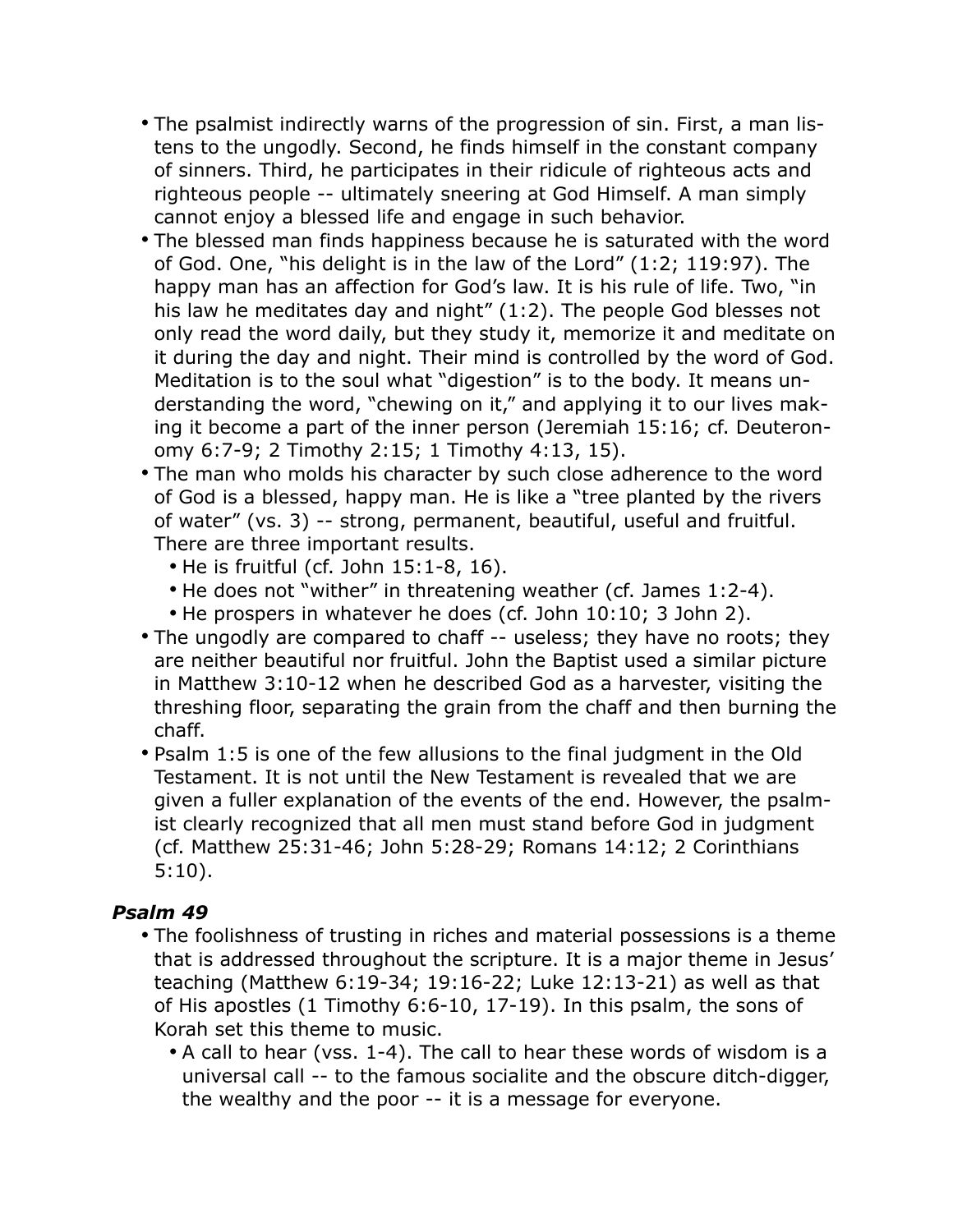- No reason to fear (vss. 5-6). The author saw no reason to fear even though wealthy and ambitious foes surrounded him. Their trust was in the wrong object: wealth instead of God.
- Riches will not save a person's life (vss. 7, 9). Material wealth cannot spare a man from death and the grave. No man, no matter how wealthy he may be, can spare another from this inevitable interview with God (Hebrews 9:27).
- Riches cannot be used as a ransom before God (vs. 7). God cannot be bribed or paid in any material way to save a person's life (Deuteronomy 10:17).
- Riches will not save a person's soul (vs. 8). This verse seems to look beyond physical life to contemplate the soul's destiny. If riches cannot buy an extension to physical life, they certainly cannot redeem a man from sin. Redemption from the penalty of sin comes by the grace of God (Ephesians 2:8-10).
- Mistaken materialistic thinking (vss. 10-12, 16-18). Men have the tendency to mistakenly think that "their houses shall continue for ever." This was the mistake of the rich man of Luke 12:17-20. When you die, you will "carry nothing away" (vs. 17; cf. 1 Timothy 6:7). Such mistaken thinking leads men to put their trust in possessions rather than in God. When death comes or when our possessions rot or are stolen (Matthew 6:19-21), where or to whom can man turn? Only to God (Matthew 6:33).
- While men live upon the earth they are congratulated for their financial success. Men praise you when you have done well in business. What happens when the money you earned is lost or your business fails? What happens at death when your money has lost its ability to meet your needs and it is left to another? What happens to you when you have put your trust in materialism and not in God? Many have forgotten God as they climbed the ladder of success only to get to the top and realize that their ladder was leaning against the wrong building (vss. 13- 15, 19-20).
- Those who trust in riches are like sheep appointed for Sheol with death as their shepherd (vs. 14). However, God redeems the righteous from the power of the grave (vss. 14-15; cf. John 5:28-29). Those who search for riches will "never see the light" and are "like the beasts that perish" (vss. 19-20).

### *Psalm 73*

• One of the first points that even a casual reader of the Bible comes to understand is that God expects His people to live differently from the world (Titus 2:11-12; 2 Corinthians 6:14-7:1). This is often very difficult to do for two reasons. First, because of the enticements of the world.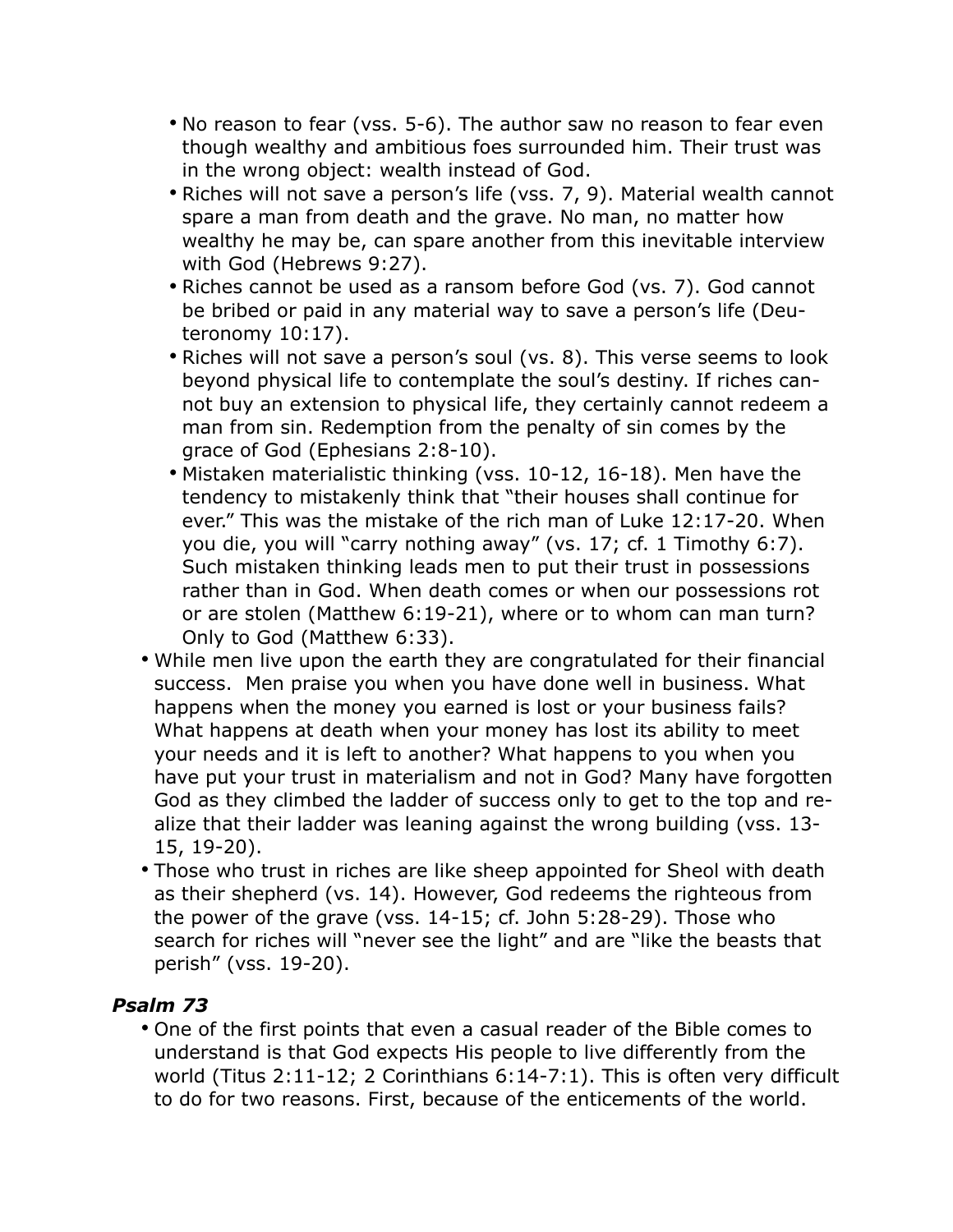Satan can make the world of ungodly possessions look very attractive. Second, because of the pressure placed upon Christians to conform, Christians are thought to be "odd" and are often maligned or persecuted when we refuse to act like the world (cf. 1 Peter 4:3-4; 1 Timothy 4:12).

- When the world is made to look so good and God's people face pressure and even persecution it is only natural that someone ask, "Is it worthwhile to live godly?" When the wicked prosper and I suffer, is righteousness the right course to pursue?
- Psalm 73 is a psalm attributed to the writing of a man named Asaph. One thousand years before Christ came into the world, this obscure psalmist faced and reasoned through the same dilemma that we face 3,000 years later. Not much has changed. The wicked still prosper. The righteous still hurt. Good people still ask, "Is it worth it?" This psalm is valuable for its candid admissions and its powerful reasoning.
	- Viewing the wicked with envy (vss. 3-9). A common mistake made by otherwise righteous people is that of developing a warped perspective. Asaph allowed his heart to be filled with envy when he looked at the lives of the wicked around him. He saw the wicked as always in good health while never seeming to suffer (vs. 4). Asaph did not see any burdens or calamities befalling the ungodly (vs. 5). In his eyes (at least for the moment), the world of the unrighteous was filled with arrogance and rebellion (vss. 6-7) and worse, they seemed to be getting by with it without punishment (vss. 8-9, 12).
	- The plight of the righteous (vss. 10-13). God's people, on the other hand, "return hither: and waters of a full cup are wrung out to them" (literally, "their tears are drained out of them"). They have hurt, they have cried and they have shed tears until there are no more tears to shed. From the least to the greatest among them they wondered, "Does God know what is going on in our lives? Does He see the hurt? Does He understand our pain? How long, O Lord, must it go on like this?" (cf. Revelation 6:10). Have we kept our heart pure for nothing? Have we sacrificed to live godly lives in vain? Is justice just a meaningless word?
	- A serious problem (vss. 2, 16). Sometimes we are prone to give trite answers to tough questions. Is it worthwhile to live godly? "Sure it is," we answer quickly (just as long as we are not the one that is hurting)! However, to Asaph and to everyone who is in pain, sometimes this question is not so easily answered. Asaph labored to understand why events were happening as they were and he was coming up with no simple solutions. It was a troubling question and he did not like some of the answers. He came very close to giving up on God!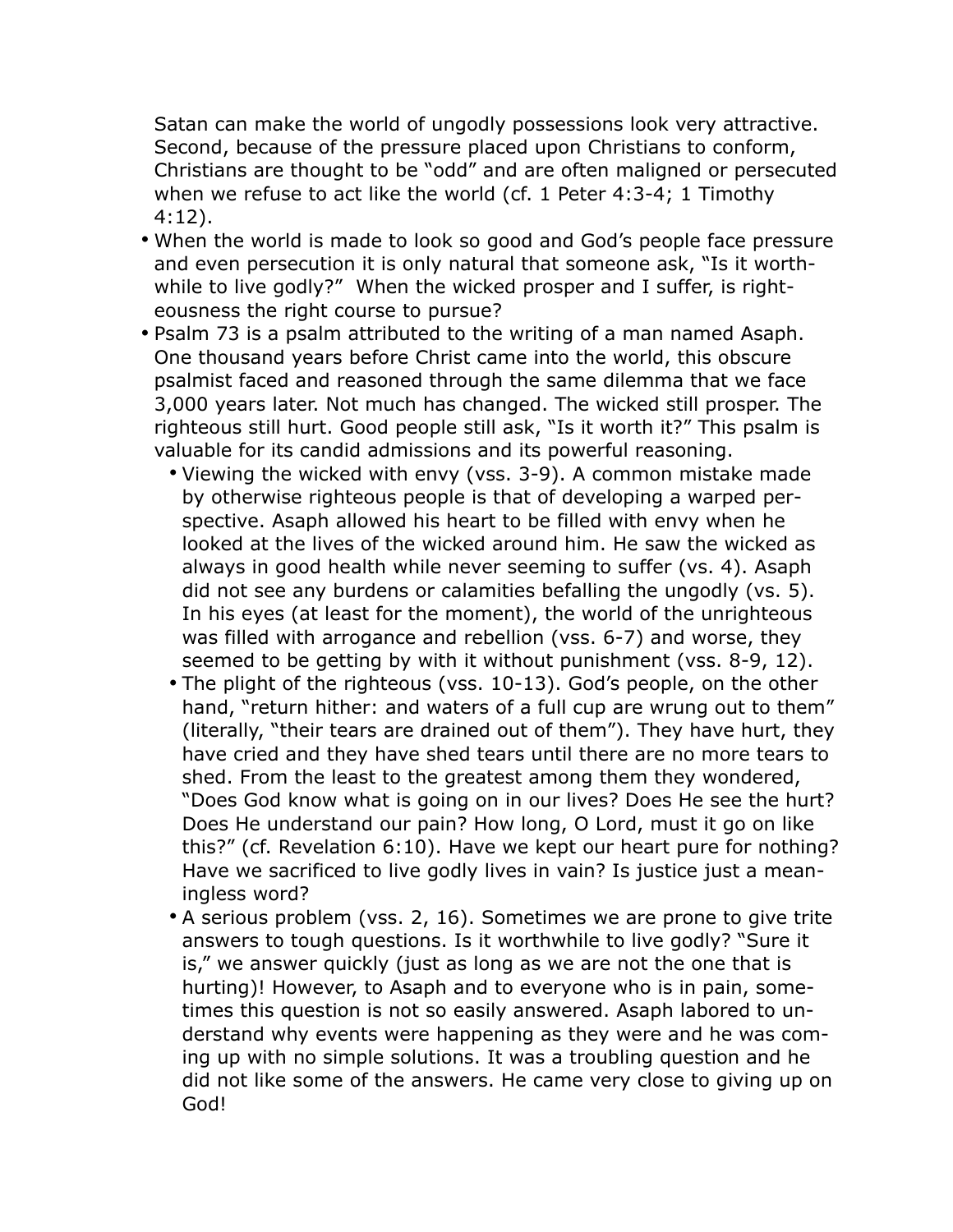- A new perspective (vss. 16-20). He came close to giving up on God that is, "Until I went into the sanctuary of God; then understood I their end" (vs. 17). Do not read over that too quickly. Did you notice where he gained a proper perspective? It was in the sanctuary of God! Please remember that you are not going to get an accurate picture from the world of sin and evil. The devil is a liar and the father of lies and liars (John 8:44). He makes promises he cannot keep and offers gifts he cannot give. Only in the company of God and godly people can you see the world and its events in proper perspective (cf. 1 Corinthians 15:33). Asaph "understood their end" (vs. 17). He got a clear picture at what was truly going to happen to the world of the ungodly. God despised them and would bring them to destruction!
- Count your many blessings (vss. 21-24). After seeing what would happen to the ungodly, Asaph began to look at the blessings God had given to him.
	- The presence of God (vs. 23).
	- The protection of God's right hand (vs. 23).
	- The guidance of God's counsel (vs. 24).
	- The reward of glory (vs. 24).
- A renewed commitment (vss. 25-28). Asaph came to realize that it was worthwhile to live godly.
- Is it worthwhile to live godly? "Truly God is good to Israel, even to such as are of a clean heart" (vs. 1). Even though the wicked sometimes prosper and they fill their lives with the gratification of the flesh, it is still worthwhile to be godly and to keep ourselves apart from their wicked deed. Even though, as righteous, you are sometimes called strange and viewed as odd, maybe even persecuted, it is still worthwhile to live godly!
- Remember the song: "Often I'm hindered on life's way, burdened so heavy I almost fall; Then I hear Jesus sweetly say, 'Heaven will surely be worth it all.' Many the trials, toils and tears, many a heartache may here appall; but the dear Lord so truly says, 'Heaven will surely be worth it all.' Toiling and pain I will endure, till I shall hear the death angel call; Jesus has promised and I'm sure, Heaven will surely be worth it all. Heaven will surely be worth it all, worth all the sorrows that here befall; After this life with all its strife, Heaven will surely be worth it all."

#### *Conclusion*

• Psalms teach. In fact, the psalms sometimes grapple with the hard issues of life. Issues like pain and suffering, the definition of righteousness, etc.